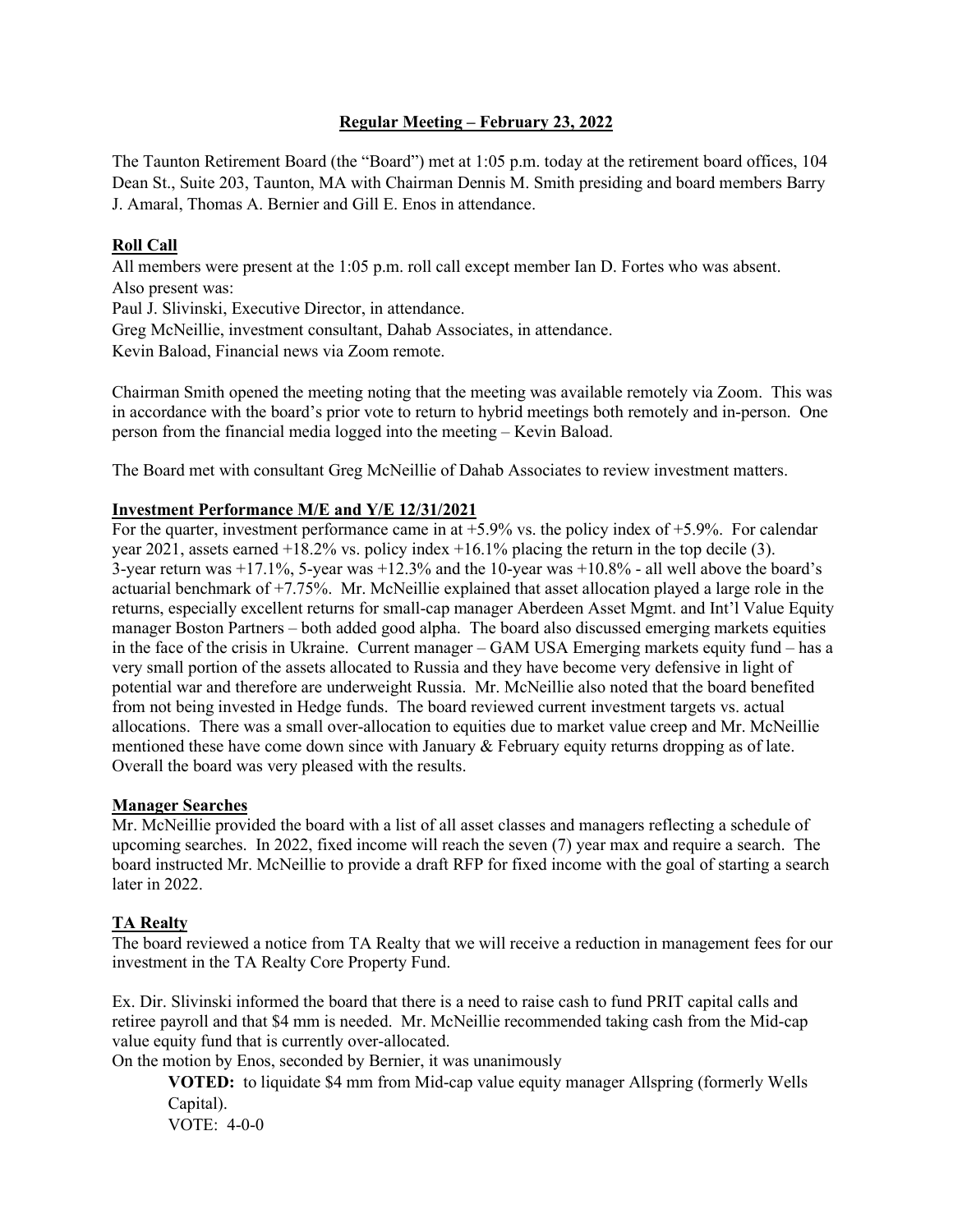Chairman Smith invited Asst. Director Karen Medeiros to the meeting and informed the board that he received excellent praise from a member who recently retired on her professionalism and assistance with retirement benefits. The board congratulated Ms. Medeiros on a job well done.

#### **REGULAR BUSINESS:**

**Minutes** – from the January 26, 2022 regular meeting. On the motion by Enos, seconded by Bernier, it was unanimously **VOTED:** to approve the minutes. VOTE: 4-0-0

**Warrants** – #10 thru #19 for 2022. On the motion by Enos, seconded by Bernier, it was unanimously **VOTED:** to approve the warrants. VOTE: 4-0-0

**New members** of the system to date:

- Ashley Laffan, School, Group 1, 9+2%
- Ligia Madeira, Mayor's Office, Group 1, 9+2%
- Christine Colocousis-Clymens, Treasurer-Collector, Group 1, 9+2%
- Janet Vassar, Taunton Public Schools, Group 1, 9+2%
- Joshua Delutis, Taunton Public Schools, Group 1, 9+2%
- Susan Adams, Taunton Public Schools, Group 1, 9+2%

On the motion by Amaral, seconded by Bernier, it was unanimously

**VOTED:** to approve the new members.

VOTE: 4-0-0

**Refunds/transfers** subject to D.O.R. liens:

- Brandon Burns, TMLP, Group 1, Refund
- Melanie Terrill, Library 04/12/2016 to 01/14/2022, Group 1, Transfer to Plymouth County Retirement. *Taunton will accept 5 years, 8 months of liability under G.L. c.32, section 3(8)c on a 12-month basis.*
- Brooke Galligan, GATRA, Group 1, Refund

On the motion by Amaral, seconded by Bernier, it was unanimously

**VOTED:** to approve the refunds & transfers. VOTE: 4-0-0

# **Retirement/survivorship** applications:

- Maria Amaral, School, Superannuation, Group 1, February 1, 2022
- Cathy Karol, Veterans, Superannuation, Group 1, May 16, 2022
- Brett Baker, TMLP, Superannuation, Group 1, April 6, 2022
- Daisy Delano, Library, Superannuation, Group 1, March 25, 2022

On the motion by Bernier, seconded by Enos, it was unanimously

**VOTED:** to approve the retirements and survivorships. VOTE: 4-0-0

# **Deaths**

• Anne Kula, DOD: 1/24/22, Opt B and also survivor of Francis J. Kula. All funds are exhausted and there are no further benefits payable.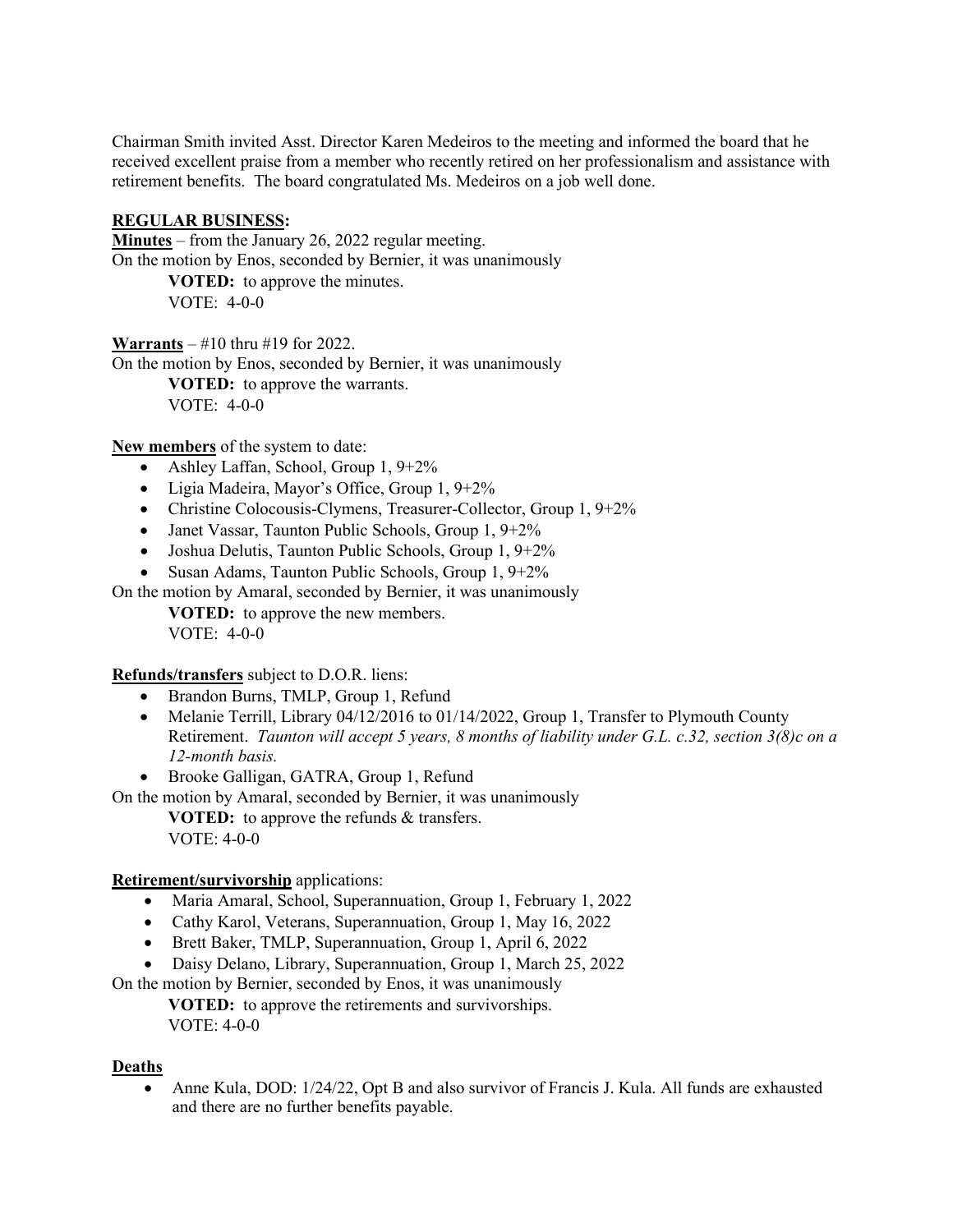- Judith Lema, DOD: 1/25/2022, Opt C, ex-spouse Daniel Lema is the beneficiary. She is also Daniel's Opt C. He will pop up to A and receive  $2/3^{rd}$ 's of her allowance.
- Ruth Fenton, Opt C survivor of John Fenton, DOD: 1/23/22, no further benefits payable.

• Karin Theriault, Opt B refund to Yvonne O'Brien, DOD: 1/19/2022

On the motion by Amaral, seconded by Enos, it was unanimously

**VOTED:** to acknowledge deaths and place on file.

VOTE: 4-0-0

**Make-up/redeposits** and liability for creditable service: There was none.

**PERAC** Memo's and correspondence:

• PERAC Memo #8/2022- Actuarial Data

On the motion by Amaral, seconded by Bernier, it was unanimously

**VOTED:** to receive and place on file.

VOTE: 4-0-0

**Investments** & accounting:

• Accounting reports for m/e  $12/31/2021$  – (before & after-closing) Trial Balance, Cash Receipts & Disbursements, and Journal Entries. Bristol County Savings Bank Checking account statement and reconciliation as of m/e 12/31/2021. After full review of all reports, the Board voted as follows:

On the motion by Enos, seconded by Bernier, it was unanimously

**VOTED:** to approve accounting reports for m/e  $12/31/2021$  – Trial Balance, Cash Receipts & Disbursements, and Journal Entries and the Bristol County Savings Bank Checking account statement and reconciliation as of 12/31/2021. VOTE:  $4-0-0$ 

• Investment Purchases  $(\$17,932,048.00)$  and Sales  $\$17,932,048.00$  for m/e  $12/31/2021$ . On the motion by Amaral, seconded by Bernier, it was unanimously

**VOTED**: to approve the purchases & sales as of 12/31/2021. VOTE: 4-0-0

# **Funding & Budget requests**:

• Review budget expenditures and account balances thru m/e 01/31/2022.

On the motion by Enos, seconded by Bernier, it was unanimously

**VOTED:** to approve expenditures & balances and place on file. VOTE: 4-0-0

# **Travel, Education** & Conferences:

• NCPERS Annual Conference & Exhibition May 22-25, 2022, Washington, D.C.

On the motion by Enos, seconded by Amaral, it was unanimously

**VOTED:** to authorize any board members and staff wishing to attend and place on file. VOTE: 4-0-0

#### **Legal** matters:

• Review legal expenses of \$3,320.00 for m/e 01/31/2022 for Atty. Michael Sacco.

On the motion by Bernier, seconded by Amaral, it was unanimously **VOTED:** to approve the legal expenses for m/e 01/31/2022.

VOTE: 4-0-0

• Legal analysis – Worcester Regional Retirement Board v. PERAC (Vernava case). Previously, the board followed Atty. Sacco's recommendation that supplemental pay taken during workers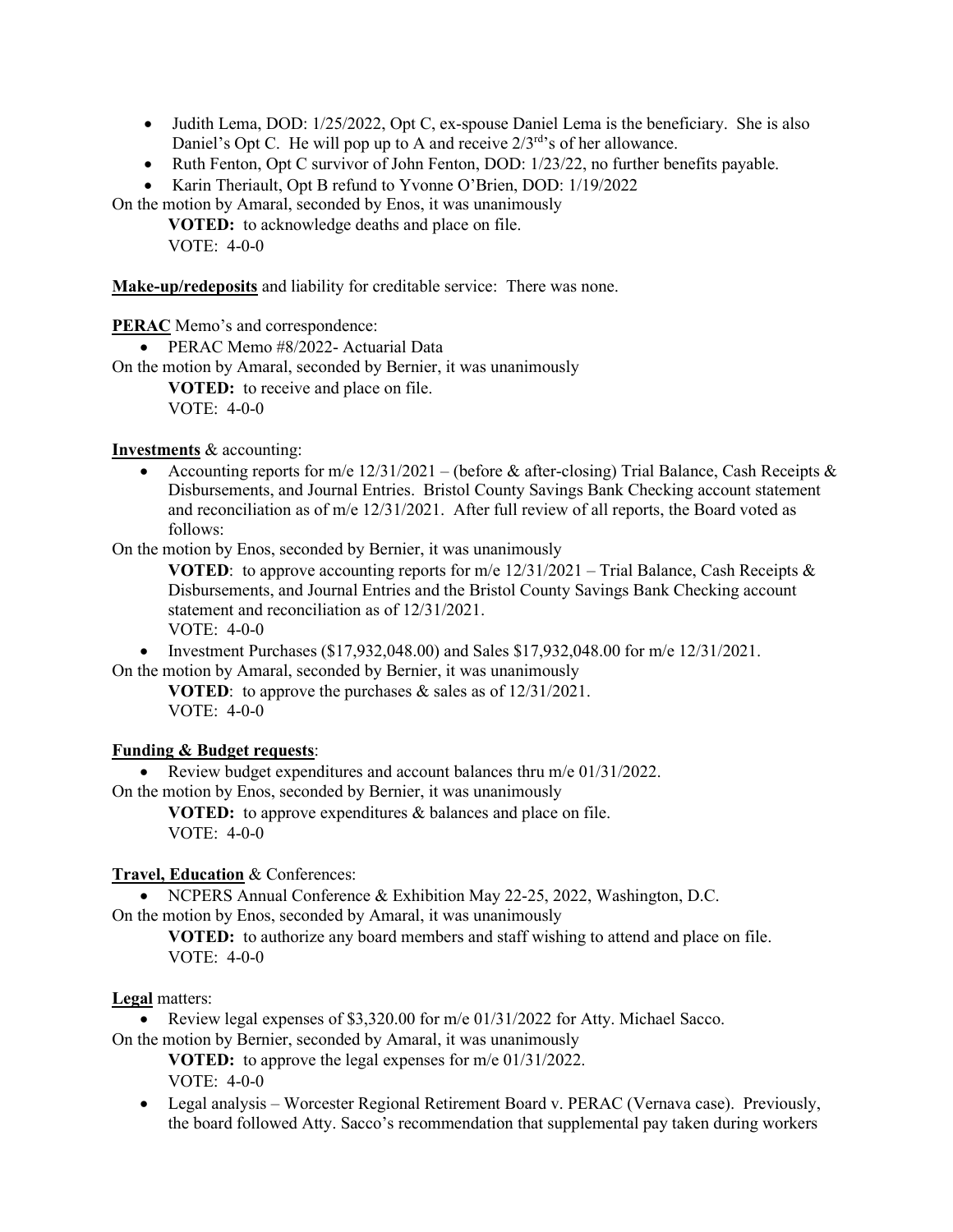compensation was not regular compensation and approved a policy to NOT withhold retirement deductions. This has been vindicated with this recent decision. Ex. Director Slivinski informed the Board that written policies were obtained from the city and member units to confirm adherence to the policy.

On the motion by Enos, seconded by Bernier, it was unanimously

**VOTED:** to receive and place on file and maintain the current policy. VOTE: 4-0-0

#### **Executive Director's report**

• Annual Statement of the Financial Condition of the Taunton Retirement System for year-ended 12/31/2021. Ex. Director Slivinski gave a detailed presentation of the annual report. After review and discussion, the board voted as follows:

On the motion by Enos, seconded by Bernier, it was unanimously

**VOTED:** to approve the Annual Statement for Y/E 12/31/2021.

VOTE: 4-0-0

- Update Buck Consultants actuarial services approved by PERAC and contract under review. Ex. Director explained that the contract should be finished soon and will have Chairman Smith sign once complete.
- Ann Marie Hebert plaque presentation scheduled for March 1st all board members and staff invited to attend.
- Pictures for board members & staff for website and newsletters Chairman Smith explained that he was able to have pictures taken at no charge and will schedule a date soon.
- Asst. Director Karen Medeiros will be out of the office Feb.  $28<sup>th</sup>$  for surgery and should return within a day or two.
- New Treasurer Christine Colocousis-Clymens. Ex. Director explained that Ms. Clymens is the new custodian of the system's checking account and a stipend is paid for this position. After review and discussion, the board voted as follows:

On the motion by Enos, seconded by Amaral, it was unanimously

**VOTED:** to set the stipend at \$3,000/year for Ms. Clymens. VOTE: 4-0-0

• Cyber security – Ex. Director informed the board that he will be attending a seminar on Monday, Feb. 28<sup>th</sup> by PERAC on Cyber security issues and will let the board know of any important developments. Currently, software provider Pension Technology Group and the City of Taunton IT system have appropriate security procedures in place. Ex. Director also noted that all investment managers were recently contacted and confirmed appropriate protocols for investing and divesting funds.

# **EXECUTIVE SESSION**:

At 2:38 p.m., Chairman Smith entertained a motion to go into Executive Session pursuant to M.G.L. c. 30A, s. 21(a)(3) for the purpose of negotiating contracts for retirement staff. The Board noted that it would reconvene in open session following the executive session.

VOTE: 4-0-0

A roll call vote was taken and recorded as follows: Member Amaral "YES"; Member Bernier "YES"; Member Enos "YES"; Member Smith "YES".

(*The minutes of the executive session are kept in a separate minute book*)

# **Open Session 3:55 p.m.**

On the motion by Enos, seconded by Amaral, it was unanimously